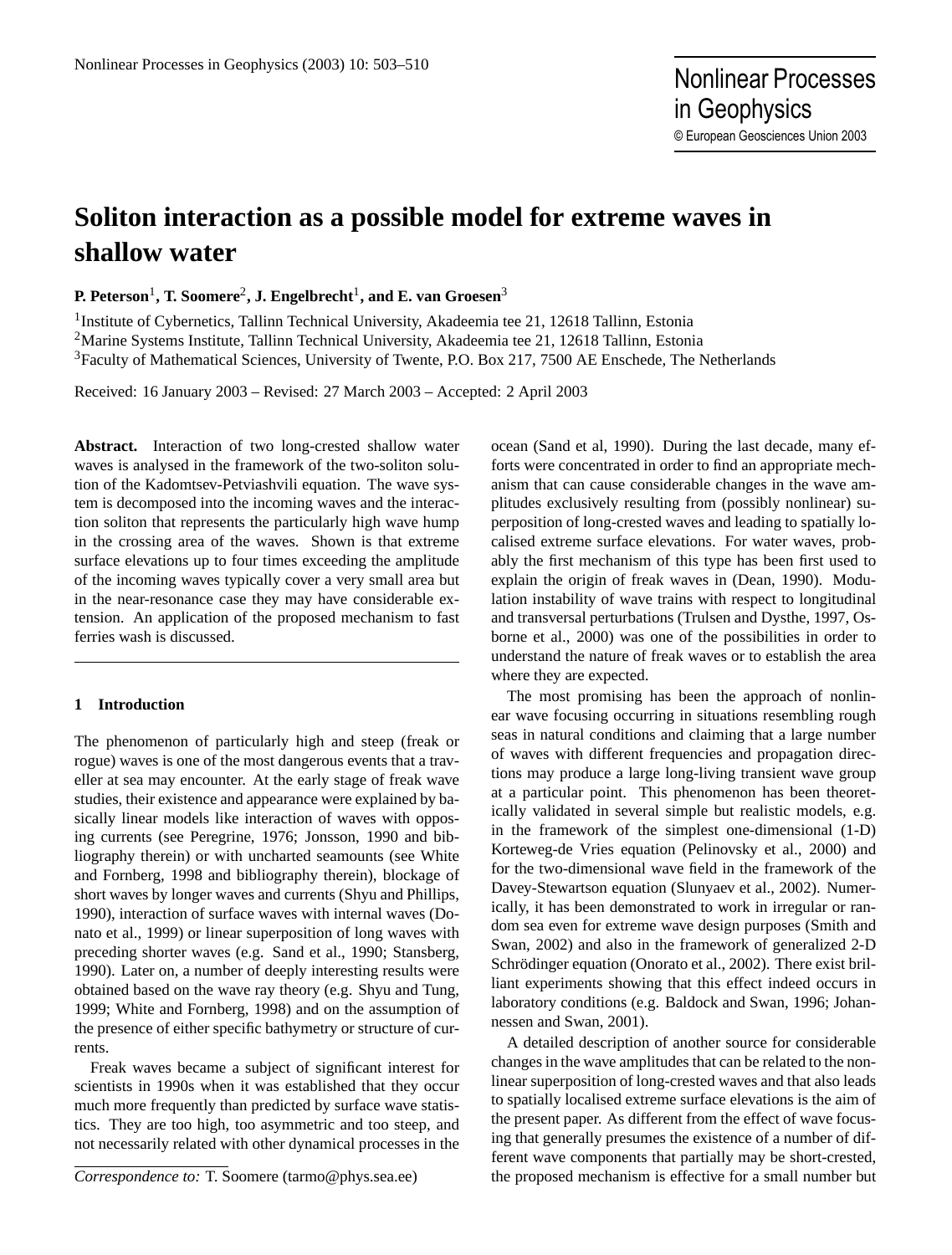definitely long-crested and soliton-like waves. This situation apparently is uncommon for storm waves or swell but may frequently occur in relatively shallow areas with heavy fast ferry traffic (Soomere et al., 2003, Parnell and Kofoed-Hansen, 2001). A simple way to describe the interaction of soliton-like waves in water of a finite depth is to consider two long-crested solitary waves travelling in different directions on a surface of water under gravity (Hammack et al., 1989, 1995). This is the simplest setup for multi-directional wave phenomena that can occur on sea. In this paper the extreme wave hump is described resulting from the crossing of these waves. This wave hump resembles Mach stem that arises when waves propagate in a semi-bounded area (also called Mach reflection, see, e.g. Funakoshi, 1980; Peregrine, 1983; Tanaka, 1993). Contrary to the case of a linear superposition when the resulting wave height does not exceed the sum of the heights of the counterparts, this hump can be up to four times higher than the incoming wave(s).

A suitable mathematical model for the description of nonlinear shallow water gravity waves is the Kadomtsev-Petviashvili (KP) equation (Kadomtsev and Petviashvili, 1970). Exact solutions for the KP equation can be found by using Hirota bilinear formalism (Hirota, 1971). The 2-D two-soliton interaction has been analysed, among others, in (Satsuma, 1976; Miles, 1977a, 1977b; Freeman, 1980), with main attention to the phase shifts and resonance phenomena. The resonance in this context is related to two interacting solitons (Miles, 1977a, b) resulting in a single soliton that was resonant with both interacting waves. In this framework, many authors have demonstrated that the amplitude of the water elevation at the intersection point of two solitons may exceed that of the sum of incoming solitons (see, for example, Segur and Finkel, 1985; Haragus-Courcelle and Pego, 2000; Tsuji and Oikawa, 2001; Chow, 2002) but neither the limits of the elevation nor the spatial occupancy of the high elevation have been analysed in detail. This model allows to consider the solitons with arbitrary amplitudes whereas in the case of the Mach reflection the amplitudes of the counterparts generally are related to each other.

Recently, Peterson and van Groesen have explicitly studied the two-soliton interaction (Peterson and van Groesen, 2000, 2001) with a special decomposition distinguishing the single solitons and the interaction soliton that connects the single solitons and mostly is concentrated in the intersection area of the single solitons. The decomposition permits to study the properties of an interaction soliton in detail and clarify the mechanism of its emergence. Shown is that under certain conditions the amplitude of the interaction soliton may exceed considerably the amplitudes of the interacting single solitons.

The general idea elaborated below is the following. As in (Peterson and van Groesen, 2001), we associate waves with solitons by assuming the KP equation to be a valid model for such waves in shallow water, that is, waves are relatively long and small but finite when comparing to the water depth. Oblique interaction of two solitons (below called incoming solitons) propagating in slightly different directions involves the so-called interaction soliton that connects two solitons with their shifted counterparts (Peterson and van Groesen, 2001) and can be associated with the wave hump resulting from their crossing (cf. experimental evidence in Hammack et al., 1989, 1995).

We aim to clarify the regions in the parameter space of a two-soliton solution where the height of the interaction soliton exceeds the value predicted by the linear theory and to evaluate its maximum height and length and the conditions when they are achieved. When two waves of amplitudes  $a_1$ and  $a_2$  meet, the maximum amplitude M of their (linear or nonlinear) superposition can be written as  $M = m(a_1 + a_2)$ , where "amplification factor"  $m$  may depend on both  $a_1$  and  $a_2$  and their intersection angle  $\gamma_{12}$ . Linear theory gives  $m = 1$ . We show that, at least, for specific combinations of  $a_1, a_2$  and  $\gamma_{12}$ , the maximum "amplification factor" is  $m_{\text{max}} = 2$  as in the case of the Mach reflection.

The paper is organized as follows. In Sect. 2 the solution of the KP equation is given decomposed into a sum of two soliton terms and interaction soliton term. The analysis of the spatial occupancy and the height of the interaction soliton is presented in Sect. 3. Section 4 includes the estimates of the the critical angle between incoming solitons, leading to extreme elevations, and occurrence and spatial structure of extreme elevations. In Sect. 5 physical evidence of extreme waves, possible modelling of such entities using the notion of interaction solitons and further prospects of modelling are discussed.

#### **2 Two-soliton solution**

The KP equation in normalized variables reads (Segur and Finkel, 1985)

$$
(\eta_t + 6\eta \eta_x + \eta_{xxx})_x + 3\eta_{yy} = 0 , \qquad (1)
$$

where normalised variables  $(x, y, t, \eta)$  are related to physical variables  $(\tilde{x}, \tilde{y}, \tilde{t}, \tilde{\eta})$  in a coordinate frame moving in the xdirection as follows:

$$
x = \frac{\varepsilon^{1/2}}{h} \left( \tilde{x} - \tilde{t} \sqrt{gh} \right) , \qquad y = \frac{\varepsilon}{h} \tilde{y} ,
$$
  

$$
t = \frac{\varepsilon^{3/2} \sqrt{gh}}{6h} \tilde{t} , \qquad \eta = \frac{3}{2\varepsilon h} \tilde{\eta} + O(\varepsilon) , \qquad (2)
$$

where  $\eta$  is the elevation of the water surface ( $\eta = 0$  corresponds to the undisturbed surface),  $\varepsilon = |\tilde{\eta}|_{\text{max}}/h \ll 1$ is maximal wave amplitude normalized against the depth of the fluid  $h$  and  $g$  is gravity acceleration. In this framework, the phase speed of a disturbance always exceeds the maxthe phase speed of a disturbance always exceeds the maximum linear wave phase speed  $\sqrt{gh}$ . Since the interaction pattern of a two-soliton solution is stationary in the moving coordinate frame, in the following we take  $t = 0$  without loss of generality. Below we mean that a gravity wave with amplitude  $\tilde{\eta}_0$  and wave length L propagating in water of depth  $h$ , is a shallow-water wave if its Ursell number is  $U = \tilde{\eta}_0 L^2 h^{-3} \approx 1$ . The KP equation itself is valid provided  $\tilde{l}/\tilde{k} = O(\tilde{\kappa}h) = O(\varepsilon)$ , where  $(\tilde{k}, \tilde{l})$  is a wave vector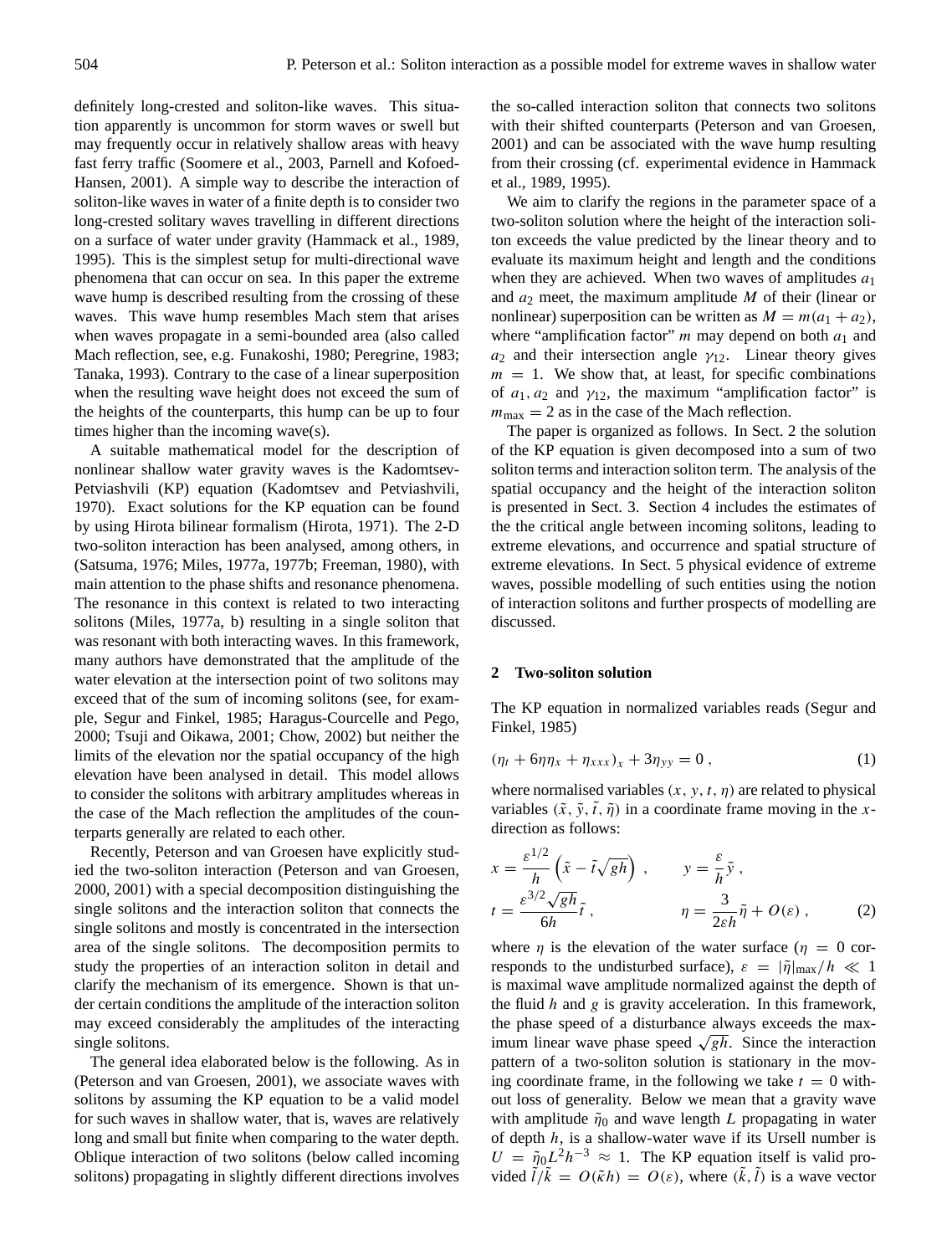

**Fig. 1.** The shape of surface in the vicinity of the intersection of solitons  $s_1$ ,  $s_2$  (upper left panel) and surface elevation caused by the interaction soliton  $s_{12}$  (upper right) and incoming solitons (lower panels) in normalised coordinates  $(x, y)$ , cf. Fig. 3. Area  $|x| \leq$ 30,  $|y| \le 30$ ,  $0 \le z \le 4a_1$  is shown at each panel.

for the waves in question,  $\tilde{\kappa} = |(\tilde{k}, \tilde{l})|$ , and x-direction is the principal direction of wave propagation.

A two-soliton solution of the KP Eq. (1) reads (Segur and Finkel, 1985)

$$
\eta(x, y, t) = 2 \frac{\partial^2}{\partial x^2} \ln \theta ,
$$

where

$$
\theta = 1 + e^{\varphi_1} + e^{\varphi_2} + A_{12} e^{\varphi_1 + \varphi_2} ,
$$

 $\varphi_{1,2} = k_{1,2} x + l_{1,2} y + \omega_{1,2} t$  are phase variables,  $\kappa_1 = (k_1, l_1), \kappa_2 = (k_2, l_2)$  are the wave vectors of the incoming solitons, the "frequencies"  $\omega_{1,2}$  can be found from the dispersion relation of the linearized KP equation  $P(k_{1,2}, l_{1,2}, \omega_{1,2}) = k_{1,2} \omega_{1,2} + k_{1,2}^4 + 3l_{1,2}^2 = 0$  and  $A_{12}$  is the phase shift parameter

$$
A_{12} = -\frac{P(k_1 - k_2, l_1 - l_2, \omega_1 - \omega_2)}{P(k_1 + k_2, l_1 + l_2, \omega_1 + \omega_2)}
$$
  
= 
$$
\frac{\lambda^2 - (k_1 - k_2)^2}{\lambda^2 - (k_1 + k_2)^2},
$$
 (3)

where  $\lambda = l_1/k_1 - l_2/k_2$  (Peterson and van Groesen, 2001).

The two-soliton solution can be decomposed into a sum of two incoming solitons  $s_1$ ,  $s_2$  and the interaction soliton  $s_{12}$ (Peterson and van Groesen, 2000)

$$
\eta = s_1 + s_2 + s_{12} \,, \tag{4}
$$

where the counterparts  $s_1$ ,  $s_2$  and  $s_{12}$  (Fig. 1) are defined as:

$$
s_{1,2} = \frac{A_{12}^{1/2} k_{1,2}^2 \cosh(\varphi_{2,1} + \ln A_{12}^{1/2})}{\Theta^2},
$$

$$
s_{12} = \frac{(k_1 - k_2)^2 + A_{12}(k_1 + k_2)^2}{2\Theta^2},
$$
  
\n
$$
\Theta = \cosh\left[\left(\varphi_1 - \varphi_2\right)/2\right] + A_{12}^{1/2} \cosh\left[\left(\varphi_1 + \varphi_2 + \ln A_{12}\right)/2\right].
$$
\n(5)

The heigth and orientation of the interaction soliton only depend on the amplitudes of the incoming solitons and the angle (interaction angle) between their crests. Within restrictions of the KP model, interaction may result in either the positive or the negative phase shift  $\Delta_{12} = -\ln A_{12}$  of the counterparts. The positive phase shift (when the interaction soliton generally does not exceed the larger incoming one) typically occurs for interactions between solitons with fairly different amplitudes. The negative phase shift is typical in interactions of solitons with comparable amplitudes and results generally in an interaction soliton which height exceeds that of the sum of the two incoming solitons. This observation agrees with the fact that the total mass and energy of all three solitons (as well as other integrals of motion) in a specific direction (called the principal propagation direction) are constant in the transversal direction.

#### **3 The height and length of the interaction soliton**

Since we are basically interested in extreme amplitudes, in what follows we concentrate on the region in the parameter space that corresponds to the negative phase shift case, equivalently, to the region where  $A_{12} > 1$  (Fig. 2). In this region, the maximum height of the interaction soliton exceeds that of the counterparts (except in the limiting case  $A_{12} \rightarrow 1$ with no phase shift when the height of the interaction soliton tends to  $(k_1^2 + k_2^2)$  /4, that is the mean height of the incoming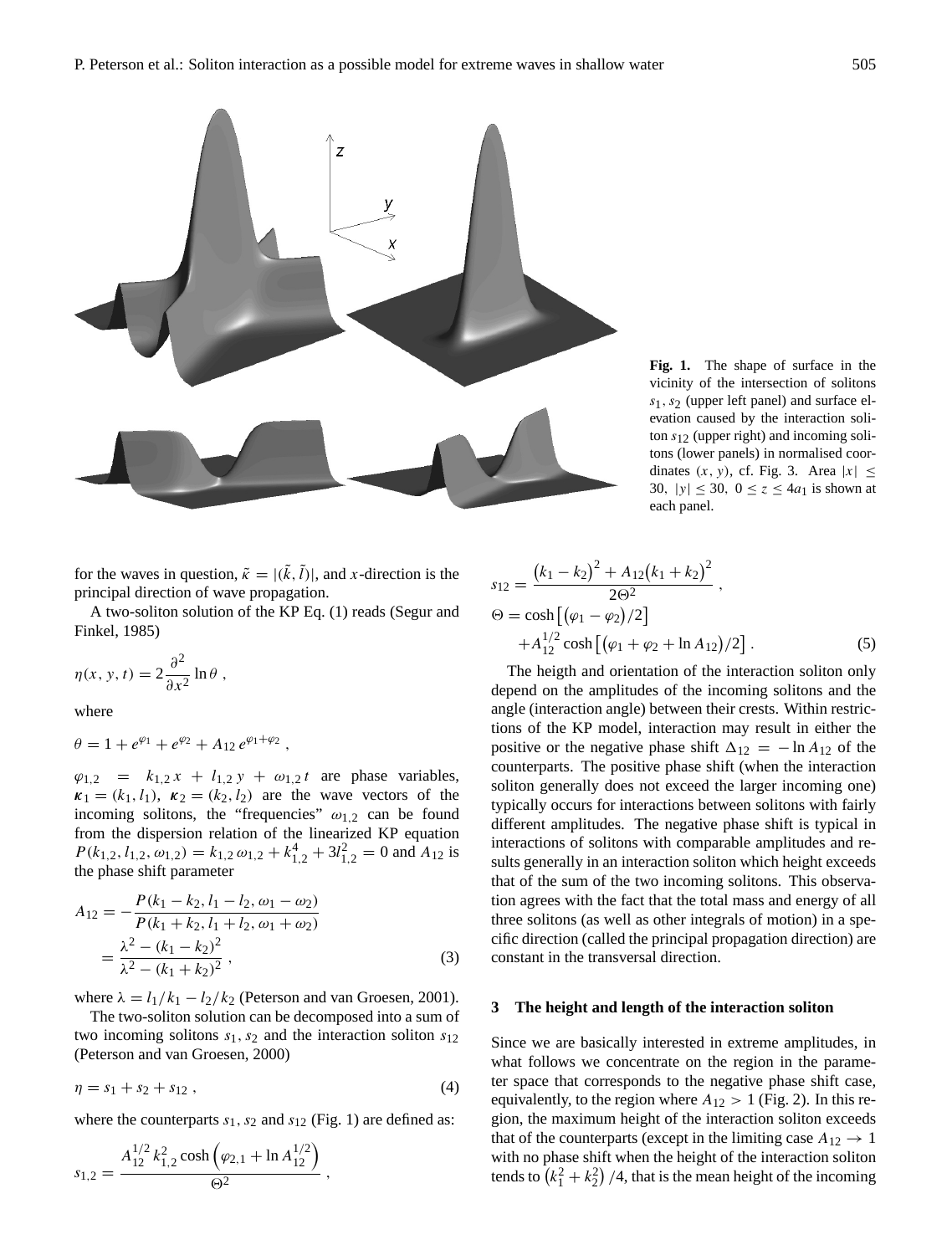

**Fig. 2.** "Map" of negative and positive phase shift areas for the twosoliton solution of the KP equation for fixed  $l_{1,2}$ . The phase shift parameter has a discontinuity along the line  $k_1 + k_2 = \lambda$  where  $|A_{12}| = \infty.$ 



**Fig. 3.** Idealised patterns of crests of incoming solitons (solid lines) and the interaction soliton (bold line) corresponding to the negative phase shift case. Notice that the crest of the interaction soliton is not necessarily parallel to the y-axis except in the case of equal heights (equivalently, equal lengths of the wave vectors) of incoming solitons.

solitons). Further, in the case of considerably different amplitudes of incoming solitons  $(A_{12} < 1)$ , the amplitude of the interaction soliton is smaller than the mean height of incoming solitons. However, in the case of equal amplitude incoming solitons, the surface elevation in the interaction region may up to four times exceed the amplitude  $a_{1,2} = k_{1,2}^2/2$ of the incoming solitons (see below; cf. Tsuji and Oikawa, 2001).

It is convenient to take the  $x$ -axis to bisect the interaction

angle  $\alpha_{12}$  between the wave vectors  $\kappa_1$ ,  $\kappa_2$  (Fig. 3) that yields  $\lambda = 2l_1/k_1 = 2 \tan(\frac{1}{2}\alpha_{12}), l_1/k_1 = -l_2/k_2$  and

$$
A_{12} = \frac{4l_1^2 - k_1^2(k_1 - k_2)^2}{4l_1^2 - k_1^2(k_1 + k_2)^2}.
$$
 (6)

In (Peterson and van Groesen, 2000) it is shown that the phase shifts  $\delta_1$ ,  $\delta_2$  of the incoming solitons satisfy the relation  $|\delta_{1,2}x_{1,2}| = |\Delta_{12}|$ . It is natural to interpret the interval  $[b, c]$  on Fig. 3 (where the crests of the incoming solitons practically coincide) as the crest of the interaction soliton. From Fig. 3 it follows that the (geometrical) length of the interaction soliton  $L_{12}$  equals to the longer diagonal of the parallelogram with the sides  $\delta_{1,2}/\sin \alpha_{12}$  (that are perpendicular to wave vectors  $\kappa_{2,1}$ , respectively) and the acute angle  $\alpha_{12}$ . This consideration immediately gives

$$
L_{12} = \frac{|\kappa_1 + \kappa_2|}{|\kappa_1 \times \kappa_2|} |\Delta_{12}| = \frac{|\Delta_{12}| \cdot |\kappa_1 + \kappa_2|}{\kappa_1 \kappa_2 \sin \alpha_{12}}.
$$
 (7)

From Eq. (7) it follows that, formally,  $L_{12}$  may vary from 0 to infinity. Since the first factor in Eq. (7) has a minimum value  $\sqrt{\kappa_1^{-2} + \kappa_2^{-2}} > 0$  if  $\kappa_1 \perp \kappa_2$  (this value indeed cannot be achieved, because in this case the KP equation becomes invalid) and since in physically meaningful cases at least one wave vector  $\kappa_{1,2}$  has finite length,  $L_{12}$  may approach zero if and only if  $A_{12} \rightarrow 1$ . This is possible only if  $k_1 k_2 =$ 0, i.e. in the trivial case when one of the incoming solitons has zero amplitude. Further,  $L_{12}$  approaches infinity either if  $A_{12} \rightarrow \infty$  or in the trivial subcase  $\kappa_1 \parallel \kappa_2$ . The first case is equivalent to the limiting process  $l_1 \rightarrow \frac{1}{2}k_1(k_1 + k_2)$  which gives a nontrivial solution.

For a given nonzero angle  $\alpha_{12}$  between the incoming solitons and fixed  $k_1 + k_2$ , the interaction soliton length  $L_{12}$  has a maximum value if the vectors  $\kappa_1$ ,  $\kappa_2$  have an equal length. In the particular case of equal height solitons  $k_1 = k_2 = k$ ,  $l_1 = -l_2 = l$ ,  $A_{12} = l^2 / (l^2 - k^4)$  and we have

$$
L_{12} = \frac{\sqrt{(k_1 + k_2)^2 + (l_1 + l_2)^2}}{|k_1 l_2 - k_2 l_1|} \ln A_{12}
$$
  
=  $\frac{\ln A_{12}}{l}$ ,  $A_{12} > 1$ . (8)

In the case of equal amplitude solitons, the direction of  $x$ -axis (the principal propagation direction) coincides with that of vector  $\kappa_1 + \kappa_2$ . With the use of Eqs. (3) and (5) it can be shown that the maximum heights of the the counterparts  $s_1$ ,  $s_2$ , and  $s_{12}$  read (Peterson and van Groesen, 2001):

$$
a_{1,2} = \frac{1}{2}k_{1,2}^2, \ a_{12} = \frac{(k_1 - k_2)^2 + A_{12}(k_1 + k_2)^2}{2(1 + A_{12}^{1/2})^2}.
$$
 (9)

Notice that the maximum heights of the incoming solitons are achieved at  $\varphi_1 = 0$ ,  $\varphi_2 \to -\infty$  or  $\varphi_2 = 0$ ,  $\varphi_1 \to -\infty$ . From the definition of the interaction soliton in Eq. (5) it follows that its height is always nonzero and has a maximum value at the center of the interaction region defined by  $(\varphi_1, \varphi_2) = \frac{1}{2}(\Delta_{12}, \Delta_{12})$ . Figure 4 shows dependence of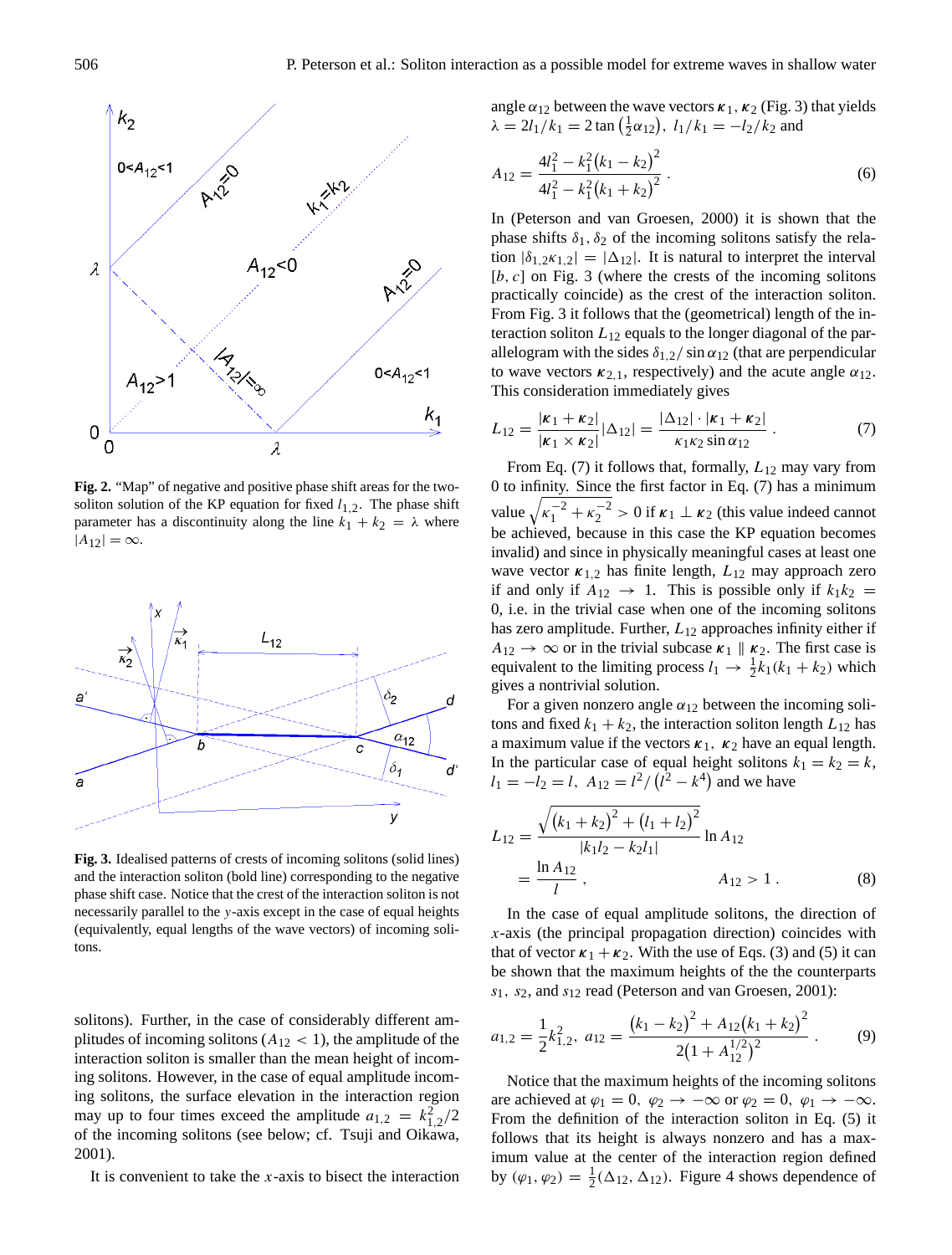

**Fig. 4.** The dependence of the phase shift parameter  $A_{12}$ , length of the interaction soliton  $L_{12}$  and amplitudes of the incoming  $a_1$ and the interaction soliton  $a_{12}$  on the wave vector component k along the line  $k_1 = k_2 = k$  in Fig. 2 for  $l_1 = -l_2 = 0.3$ . The case  $k = k_{\text{res}} = \lambda/\sqrt{2}$  corresponds to the intersection of the line  $k_1 = k_2$  with the border of the area  $A_{12} > 1$ , i.e. with the line where  $|A_{12}| = \infty$ . Notice that for small values of  $k/k_{\text{res}}$  the assumption  $|l| \ll |k|$  is violated.

quantities  $A_{12}$ ,  $L_{12}$ ,  $a_1$ ,  $a_2$ ,  $a_{12}$  on the wave vector length in the case of equal amplitude incoming solitons. For fixed  $l_{1,2}$  and equal height solitons, from Eqs. (6), (8) and (9) it follows that  $A_{12}$  monotonously increases from 1 to infinity when parameter  $k$  of incoming solitions increases from 0 to when parameter k of incoming solitions increases from 0 to  $\hat{k} = \lambda/\sqrt{2}$ . Further,  $L_{12}$  increases from 0 to infinity and the amplitude of an interaction soliton monotonously increases from 0 to  $2\hat{k}^2 = \lambda^2$ .

In terms of the decomposition (Eq. 4), the components s<sub>1</sub>, s<sub>2</sub> and s<sub>12</sub> are shown in Fig. 5, where  $\zeta = y/L_{12}$  and values correspond to crests approximately following the line abcd (s<sub>2</sub>), a<sup>'</sup>bcd' (s<sub>1</sub>) or bc (s<sub>12</sub>) in Fig. 3. The origin of  $\zeta$ is taken in the centre of the interaction soliton. It is seen that although the visible part of interaction crest has the length  $L_{12}$  (Fig. 3), the changes in components occur beyond this limit. Namely, the length of the area where the height of the interaction soliton exceeds the double amplitude of the incoming solitons (or, equivalently, where nonlinear effects create higher elevation than simple superposition of heights of two waves) may considerably exceed  $L_{12}$ . The reason is that the above definition of the interaction soliton length  $L_{12}$ in Eq. (7) is based on the geometrical image of crest patterns of the interacting solitons.



**Fig. 5.** The maximum surface elevation max<sub>y=const</sub>  $(s_1 + s_2 + s_{12})$ and the height of the incoming solitons  $\max_{y=const}(s_1, s_2)$  and the interaction soliton max<sub>y=const</sub>(s<sub>12</sub>) along their crests for  $k_1$  =  $k_2 = 0.5$ ;  $l_1 = -l_2 = 0.3$ . The origin coincides with the centre of the interaction soliton.

## **4 The critical angle, occurrence and spatial structure of extreme elevations**

Equation (2) shows that the normalized co-ordinate axes have different scaling factors  $x \sim \varepsilon^{1/2} \tilde{x}$ ,  $y \sim \varepsilon \tilde{y}$  that must be taken into account when interpreting the results in physical co-ordinates. Let  $\tilde{\alpha}_{12}$  be the angle between soliton crests in the physical space. If we define  $\tilde{\lambda} = 2 \tan \left( \frac{1}{2} \tilde{\alpha}_{12} \right)$ , then it is easy to show that  $\tilde{\lambda} = \lambda \varepsilon^{1/2}$ . The physical length  $\tilde{L}_{12}$  of the interaction soliton crest is

$$
\tilde{L}_{12} = \frac{h}{\varepsilon} L_{12} = \frac{2h|\tilde{\Delta}_{12}|}{\varepsilon^{1/2}k\tilde{\lambda}},
$$

where

$$
\tilde{\Delta}_{12} = -\ln \frac{\tilde{\lambda}^2}{\tilde{\lambda}^2 - 4\epsilon k_1^2} \, .
$$

The above has shown that the highest surface elevation occurs in the center of the interaction area when two solitons of comparable height interact. In the particular case of equal in height solitons  $k_1 = k_2 = k$ ,  $l_1 = -l_2 = l$  and Eqs. (3) and (9) are simplified as follows:

$$
A_{12} = \frac{l^2}{l^2 - k^4} , \quad a_{12} = \frac{2A_{12}k^2}{\left(1 + A_{12}^{1/2}\right)^2} .
$$

The interaction soliton has maximum amplitude  $2k^2$  if  $A_{12} = \infty$ . In this case we have  $l = k^2$  that is consistent with the assumption of the KP equation that  $|l| \ll |k|$  provided  $|k| < 1$ .

For given wave depth  $h$  and incoming soliton amplitudes  $\tilde{\eta}$ , the resonance takes place and the extent of extreme water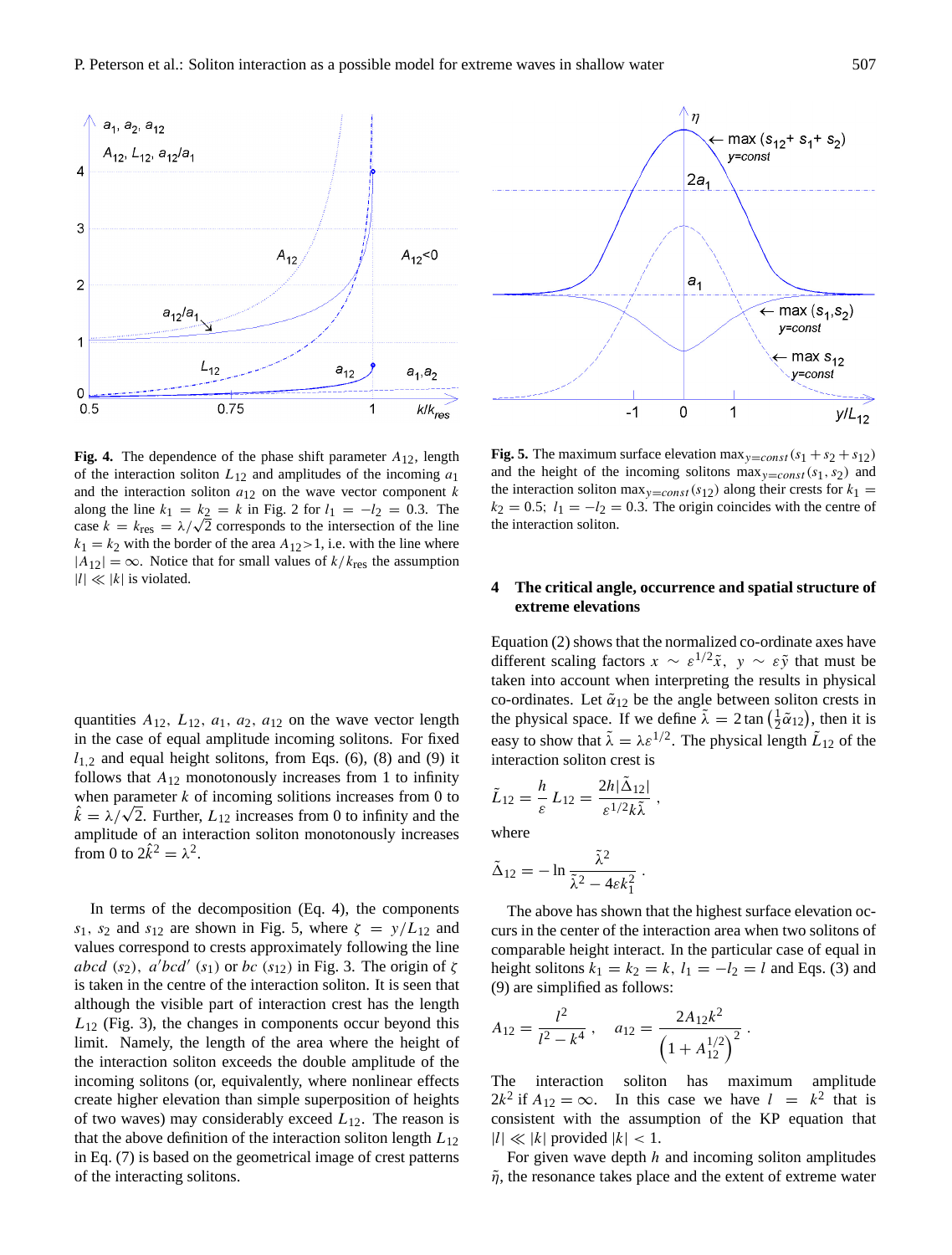

**Fig. 6.** Surface elevation in the vicinity of the interaction area, corresponding to incoming solitons with equal amplitudes  $a_1 = a_2, l = -l_1 =$ 0.3,  $k_{res}$  =  $\sqrt{0.3}$  and  $k$  = 0.8 $k_{res}$ (upper left panel),  $k = 0.9k_{res}$  (upper right),  $k = 0.99k_{res}$  (lower left),  $k = 0.9999k_{\text{res}}$  (lower right) in normalised coordinates  $(x, y)$ , cf. Fig. 3. Area  $|x| \le 30$ ,  $|y| \le 30$ ,  $0 \le z \le 4a_1$ is shown at each panel.

level elevation described by  $\tilde{L}_{12}$  may increase dramatically if the solitons intersect under a physical angle

$$
\tilde{\alpha}_{12}=2\arctan\sqrt{3\tilde{\eta}/h}.
$$

The critical angle (at which the interaction soliton height and length are extreme) for two solitary waves in realistic conditions is reasonable. For example, for waves with heights  $\tilde{\eta} = 1.8$  m meeting each other in an area with typical depth  $h = 50$  m, the critical angle is about 36°.

From Fig. 4 it follows that the maximum relative amplitude of the interaction soliton mostly remains modest although it always exceeds that of incoming solitons. Elevations exceeding two times the incoming soliton height occur relatively seldom, only if  $(k_{\text{res}} - k)/k_{\text{res}} \approx 0.05$ .

The analysis until now has concerned only the occurrence of extreme elevations. We studied numerically the appearance of the interaction soliton depending on the wave vector length along the line  $k_1 = k_2$  for a fixed pair of wavenumbers  $l_1 = -l_2$  (Fig. 6). If the wavenumber  $k_1$  differs from  $k_{\text{res}} = \sqrt{I_1}$  more than 10%, the length of the interaction soliton (the extent of the extreme elevation) remains modest (cf. Fig. 4). When  $k_1 \rightarrow k_{\text{res}}$  (equivalently, the wave vectors of the incoming solitons approach the border of the area  $A_{12}$  > 1 in Fig. 2), the area of extreme elevation widens. However, the length of the interaction soliton considerably exceeds  $k_1^{-1}$ only if the difference between  $k_1$  and  $k_{res}$  (equivalently, the difference between the interaction angle and the critical angle) is less than 1% (Fig. 6).

#### **5 Discussion**

The fact that the total energy density of all three solitons, integrated in the principal propagation direction, is constant in the transversal direction confirms that the described amplitude amplification is not accompanied by energy pumping into the interaction region. Further on, the central part of the interaction region with extreme water surface elevation, if "cut" out from the interaction picture and let to evolve on its own in a channel of suitable width, apparently will not have the properties of a KP (KdV) soliton. The reason is that generally (except in the limiting case  $|A_{12}| \rightarrow \infty$ ) it does not correspond to a one-soliton solution of the KP equation, because its profile is wider compared to that of the one-soliton solution with the same fixed height.

Since there occurs no energy concentration in the extreme surface elevation region, one might say that the described effect is interesting only theoretically. This is true to some extent. But in natural conditions the sea bottom is never perfect, and the moving interaction soliton, generally, after a while meets conditions where KP equation itself might be invalid or the negative phase shift is impossible. The transition from the region  $k_1 \, < \, k_{\text{res}}$  to the case  $k_1 \, > \, k_{\text{res}}$  needs a further analysis. In this situation, the interaction soliton may break as any other water wave does. This particular moment contains acute danger, because, as it is generally believed, "no non-breaking wave is dangerous", e.g. for offshore yachts (Kirkman and McCurdy, 1987).

The discussed model of extreme water elevations or freak waves assumes the existence of more or less regular longcrested 2-D wave trains. This assumption suggests that a freak wave caused by the soliton interaction mechanism is a rare phenomenon at open sea in natural conditions. Indeed, the influence of the most important source of surface waves – wind fields during storms – generally results in an extremely irregular sea surface and the appearance of longliving solitary waves is unlikely. The presented mechanism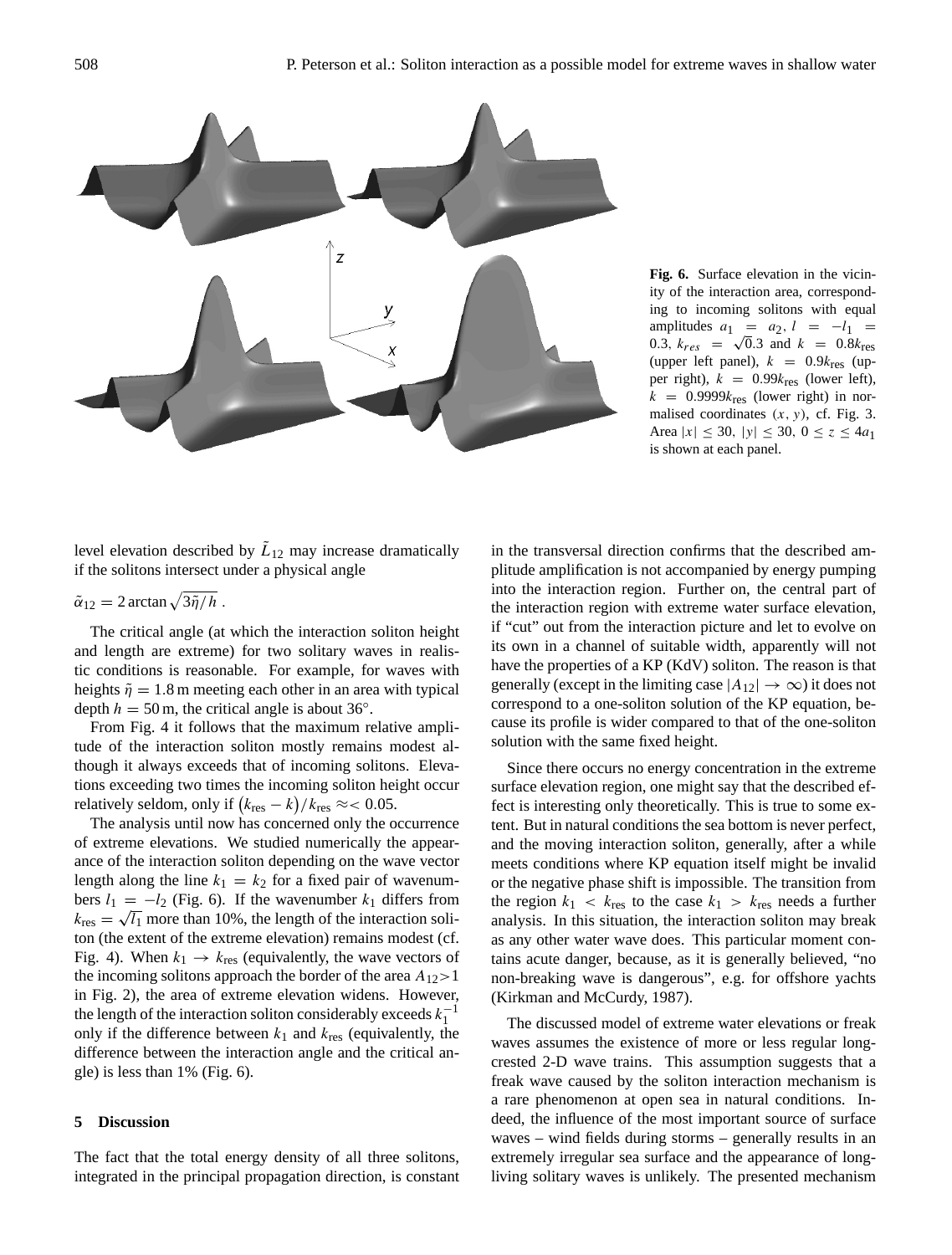may be far more important in relatively shallow coastal areas with high ship traffic density. It is well known that longcrested soliton-like surface waves are frequently excited by contemporary high speed ships if they sail with critical or supercritical speeds (e.g. Chen and Sharma, 1997; navigational speeds are distinguished according to the depth Froude number  $F_d = v_{ship}/\sqrt{gh}$ , that is the ratio of the ship speed and the maximum phase speed of gravity waves. Operating at speeds resulting  $F_d = 1$  is defined as critical and  $F_d > 1$  as supercritical).

Groups of soliton-like ship waves intersecting at a small angle may appear if two high speed ships meet each other or if a ship changes its course. The first opportunity frequently happens in areas with heavy high speed traffic like the Tallinn Bay, Baltic Sea, where up to 70 bay crossings take place daily whereas at specific times three fast ferries depart simultaneously (Soomere et al., 2003).

The length of interactions solitons (equivalently, the extent of the area where considerable amplification of wave heights may take place) generally is moderate, thus these structures are short-crested three-dimensional (3-D) stationary waves. This property should be particularly emphasized, because the incoming solitons are virtually one-dimensional and their interaction pattern is a two-dimensional structure. In terms of dimensions, this situation is principally different from that arising in studies of focusing of transient and directionally spread waves. In these experiments (both numerical and laboratory) a number waves with different frequencies and propagation directions are focused at one point at a specific time instant to produce a time-varying transient wave group (e.g. Johannessen and Swan, 2001). In this context, the forming of an interaction soliton resembles the 3-D freak wave appearance in numerical simulations based on the generalized 2-D Schrödinger equation (Onorato et al., 2002).

Substantial areas of extreme surface elevation may occur only if the heights of the incoming waves, their intersection angle and the local water depth are specifically balanced. Thus, the fraction of sea surface occupied by the interaction solitons corresponding to extreme elevations apparently is very small as compared with the area covered by intense wash. By that reason, detecting of an interaction soliton in one-point in situ measurements is unlikely. Yet the nonlinear amplification of wave heights in the crossing points of wave crests (that happens always when negative phase shift takes place) may be one of the reasons why superposition of critical wash generated before and after turns is mentioned as particularly dangerous (Kirk McClure Morton, 1998).

In populated or industrial areas, a possible hit of the central part of a near-resonant long-crested interaction soliton on an entrance of a channel (harbour entrance, river mouth etc.) may cause serious consequences. The reason is that this structure is basically different from a superposition of two linear wave trains at the same place. Linear waves continue to move in their original directions, and result in a system of interfering waves in the channel. If a near-resonant interaction soliton enters a channel, it concentrates energy of both incoming solitons in one structure, the further behaviour and

stability of which is yet unclear. In a highly idealised case of interactions of five solitons surface elevations may exceed the amplitudes of the incoming solitons more than an order (Peterson, 2001).

*Acknowledgements.* This work has been supported by the Estonian Science Foundation, grant 4025 (TS). Part of the work has been supported by STW technology foundation on the project "Extreme Waves" TWI.5374 at Twente University.

### **References**

- Baldock, T. E. and Swan, C.: Extreme waves in shallow and intermediate water depths, Coastal Engineering, 27, 21–46, 1996.
- Chen, X.-N. and Sharma, S.: On ships at supercritical speeds, in Proc. 21st Symp. on Naval Hydrodynamics, Nat. Academy Press, 715–726, 1997.
- Chow, K. W.: A class of doubly periodic waves for nonlinear evolution equations, Wave Motion, 35, 71–90, 2002.
- Dean, R. G.: Freak waves: a possible explanation, in: Water wave kinematics, edited by Tørum, A. and Gudmestad, O. T., Kluwer, 609–612, 1990
- Donato, A. N., Peregrine, D. H., and Stocker, J. R.: The focusing of surface waves by internal waves, J. Fluid Mech., 384, 27–58, 1999.
- Freeman, N. C.: Soliton interactions in two dimensions, Adv. Appl. Mech., 20, 1–37, 1980.
- Funakoshi, M.: Reflection of obliquely incident large-amplitude solitary wave, J. Phys. Soc. Japan, 49, 2371–2379, 1980.
- Hammack, J., Scheffner, N., and Segur, H.: Two-dimensional periodic waves in shallow water, J. Fluid Mech., 209, 567–589, 1989.
- Hammack, J., McCallister, D., Scheffner, N., and Segur, H.: Twodimensional periodic waves in shallow water. Part 2. Asymmetric waves, J. Fluid Mech., 285, 95–122, 1995.
- Haragus-Courcelle, M. and Pego, R. L.: Spatial wave dynamics of steady oblique wave interactions, Physica D, 145, 207–232, 2000.
- Hirota, R.: Exact solution of the Korteweg-de Vries equation for multiple collisions of solitons, Phys. Rev. Lett., 27, 1192–1194, 1971.
- Johannessen, T. B. and Swan, C.: A laboratory study of the focusing of transient and directionally spread surface water waves, Proc. Roy. Soc., A457, 971–1006, 2001.
- Jonsson, I. G.: Wave-current interactions, in: The Sea, edited by le Mihauti, B. and Haine, D. M., vol. 9A, Wiley-Interscience, 65–120, 1990.
- Kadomtsev, B. B. and Petviashvili, V. I.: The stability of solitary waves in weakly dispersive media, Dokl. Akad. Nauk SSSR, 192, 532–541, 1970.
- Kirk McClure Morton: Investigation of high speed craft on routes near to land or enclosed estuaries, Report JR226, The Maritime and Coastguard Agency, Southampton, UK, 1998.
- Kirkman, K. L. and McCurdy R. C.: Avoiding capsize: research work, in: Desirable and undesirable characteristics of offshore, edited by Rousmaniere, J., Technical Committee for the Cruising Club of America, Nautical Quarterly Books, W. W. Norton, 57– 74, 1987.
- Miles, J. W.: Diffraction of solitary waves, Z. Ang. Math., 28, 889– 902, 1977a.